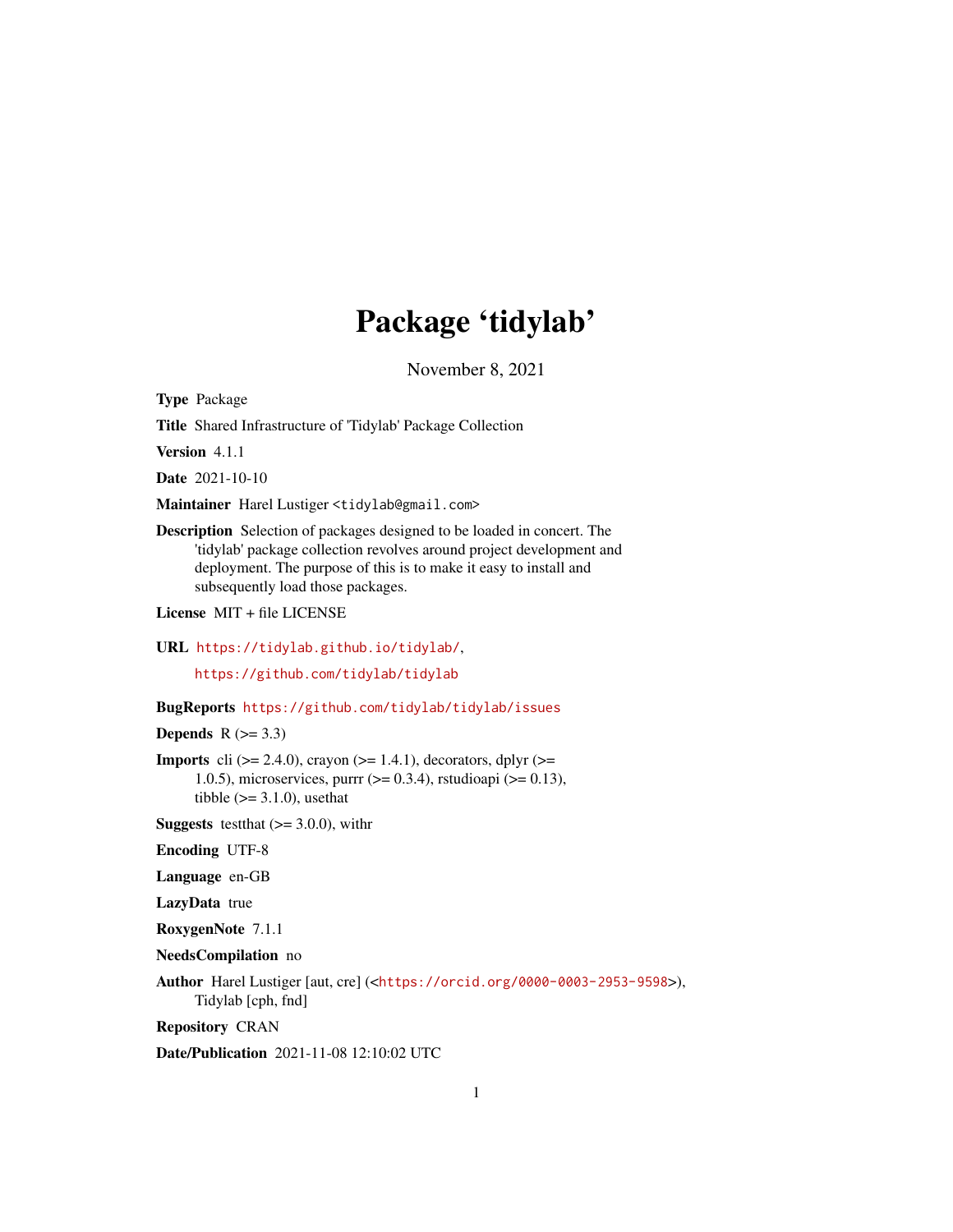### <span id="page-1-0"></span>R topics documented:

| Index |  |
|-------|--|
|       |  |
|       |  |
|       |  |
|       |  |
|       |  |

tidylab\_conflicts *Conflicts between the tidylab and other packages*

#### Description

This function lists all the conflicts between packages in the tidylab and other packages that you have loaded.

This function lists all the conflicts between packages in the tidylab and other packages that you have loaded.

#### Usage

tidylab\_conflicts()

tidylab\_conflicts()

#### Details

There are four conflicts that are deliberately ignored: intersect, union, setequal, and setdiff from dplyr. These functions make the base equivalents generic, so shouldn't negatively affect any existing code.

If dplyr is one of the select packages, then the following four conflicts are deliberately ignored: intersect, union, setequal, and setdiff from dplyr. These functions make the base equivalents generic, so shouldn't negatively affect any existing code.

#### Value

(tidylab\_conflicts) A list with conflicted functions.

#### Examples

```
tidylab_conflicts()
tidylab_conflicts()
```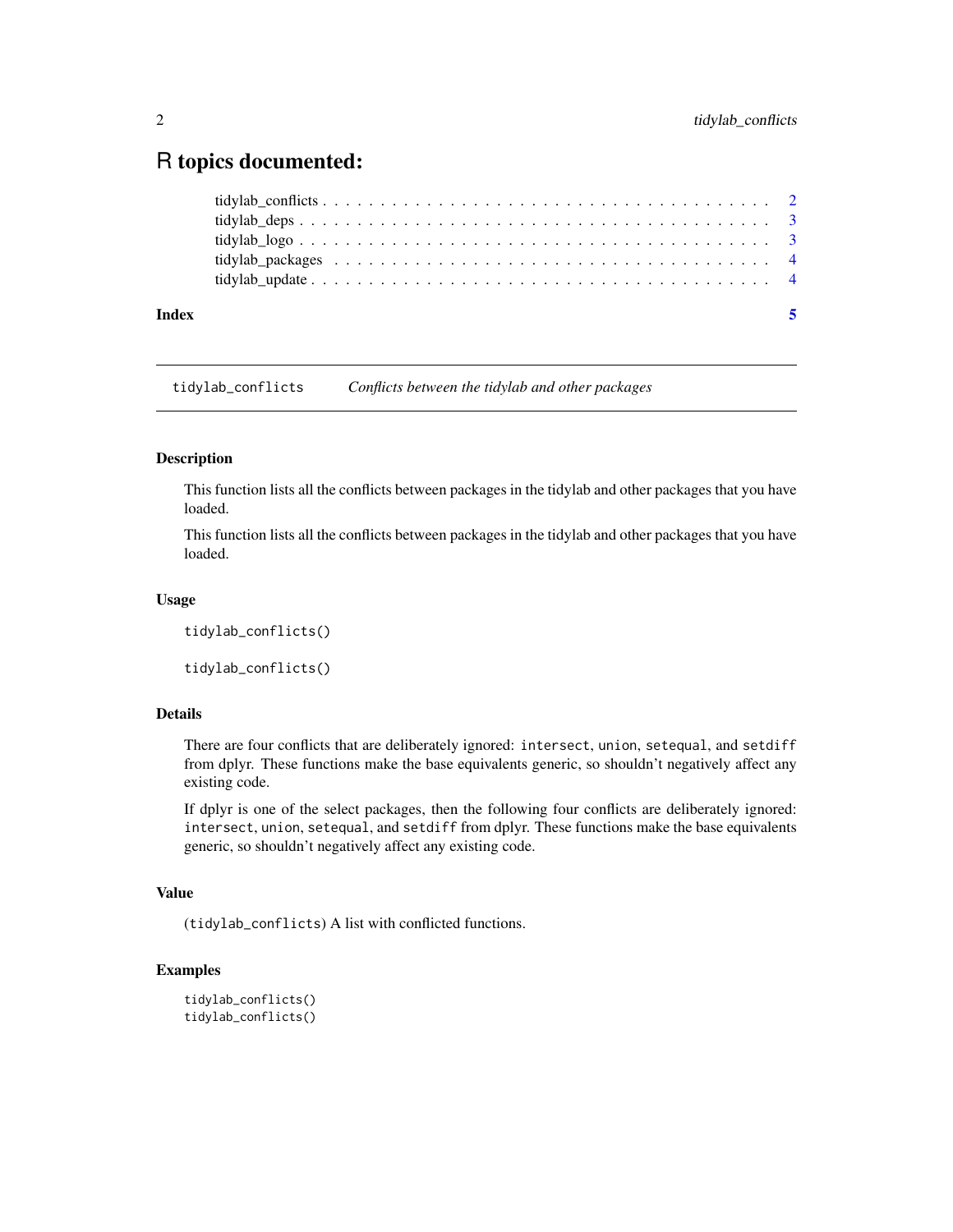<span id="page-2-0"></span>

#### Description

List all tidylab dependencies

#### Usage

tidylab\_deps(recursive = FALSE)

#### Arguments

recursive If TRUE, will also list all dependencies of tidylab packages.

#### Value

(tibble) A table with package dependencies.

tidylab\_logo *The tidylab logo, using ASCII or Unicode characters*

#### Description

Use [crayon::strip\\_style\(\)](#page-0-0) to get rid of the colors.

#### Usage

```
tidylab_logo(unicode = l10n_info()$`UTF-8`)
```
#### Arguments

unicode Whether to use Unicode symbols. Default is TRUE on UTF-8 platforms.

#### Value

(tidylab\_logo) ASCII art of the Tidylab logo.

#### Examples

tidylab\_logo()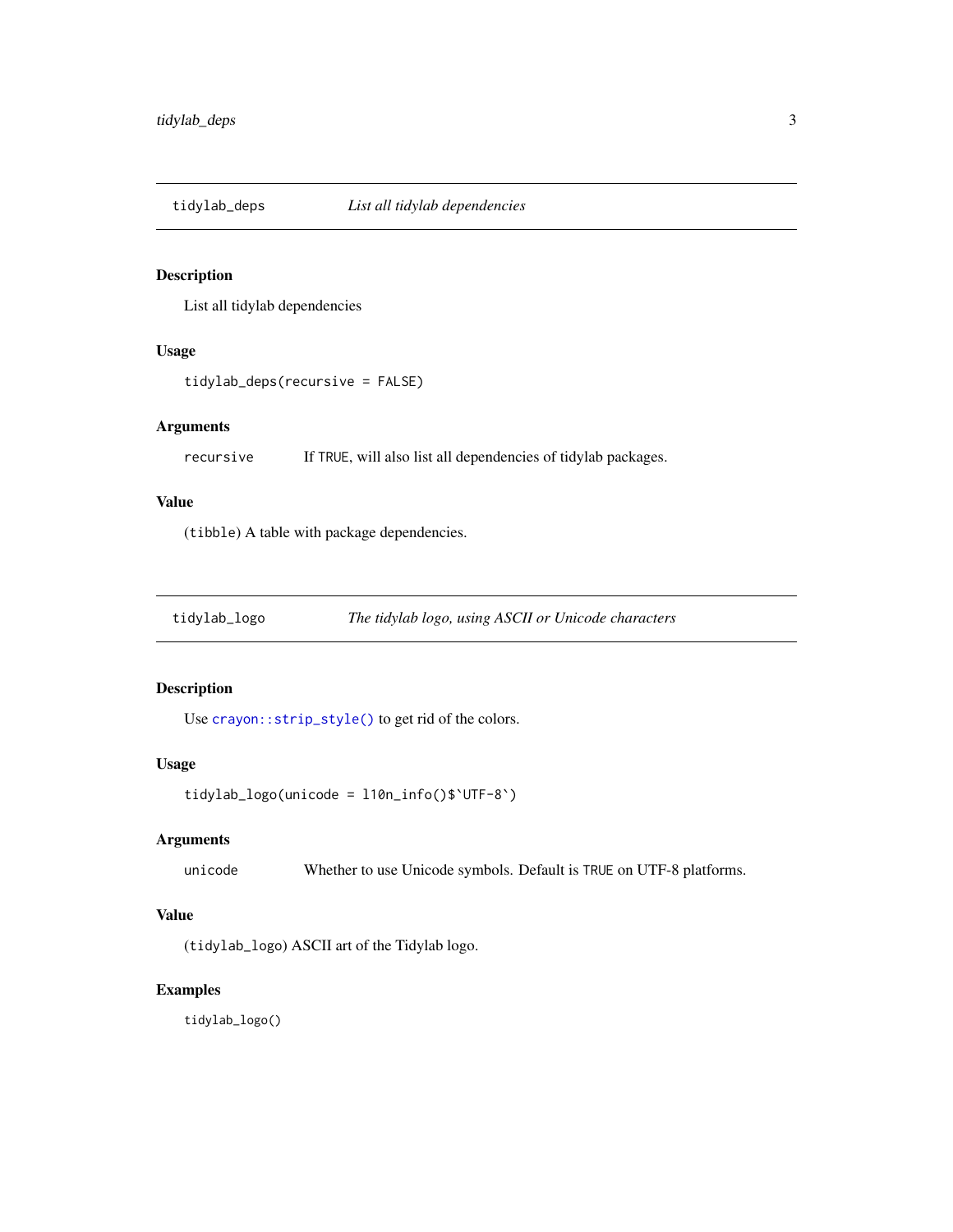<span id="page-3-0"></span>tidylab\_packages *List all packages in the tidylab*

#### Description

List all packages in the tidylab

#### Usage

```
tidylab_packages(include_self = TRUE)
```
#### Arguments

include\_self Include tidylab in the list?

#### Value

(character) The names of the imported packages.

#### Examples

tidylab\_packages()

#### Description

This will check to see if all tidylab packages (and optionally, their dependencies) are up-to-date, and will install after an interactive confirmation.

#### Usage

```
tidylab_update(recursive = FALSE)
```
#### Arguments

recursive If TRUE, will also check all dependencies of tidylab packages.

#### Value

No return value, called for side effects.

#### Examples

## Not run: tidylab\_update()

## End(Not run)